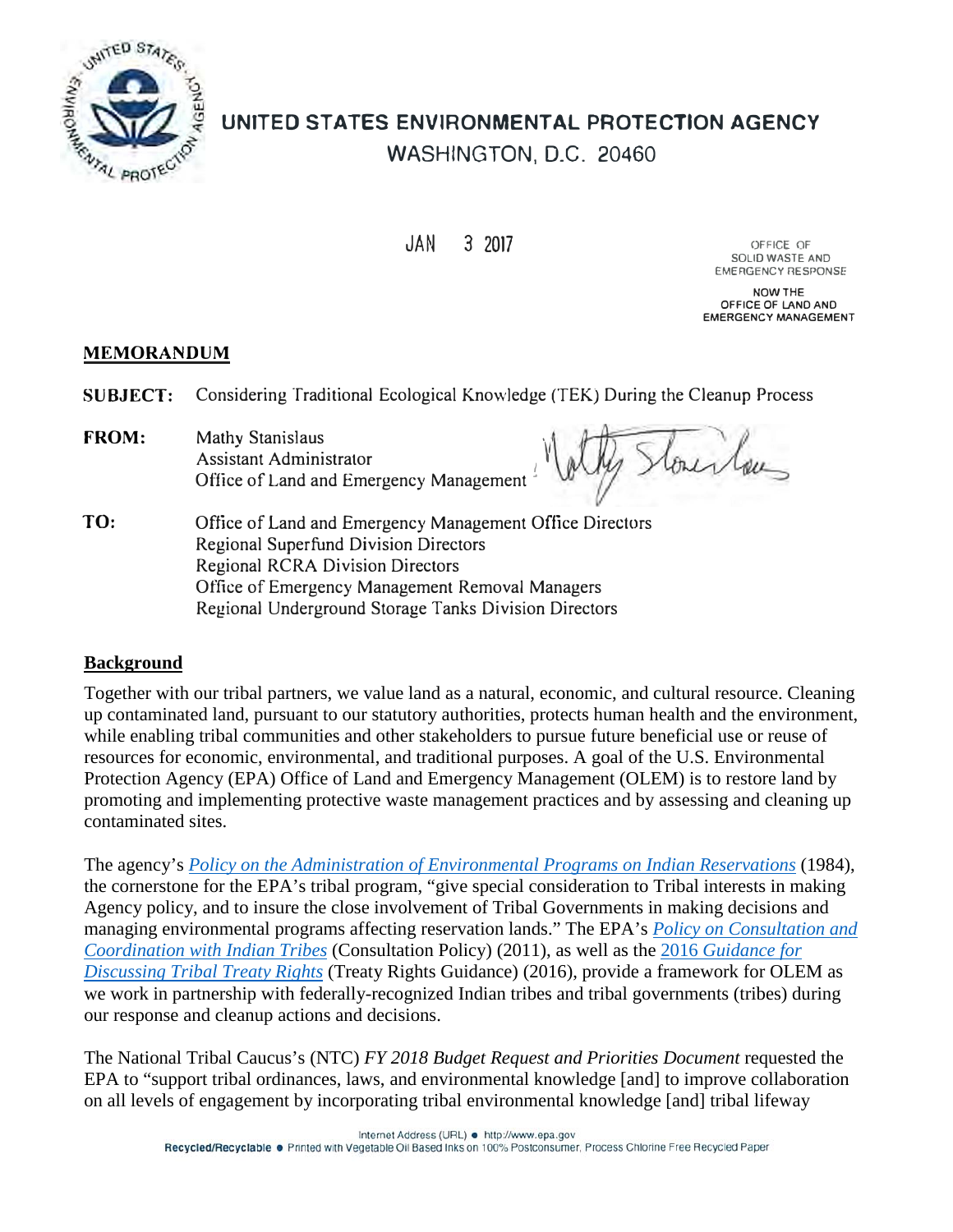models when considering cleanup standards."[1](#page-1-0) Furthermore, the EPA's *[Policy on Environmental Justice](https://www.epa.gov/environmentaljustice/epa-policy-environmental-justice-working-federally-recognized-tribes-and)  [for Working with Federally Recognized Tribes and Indigenous People](https://www.epa.gov/environmentaljustice/epa-policy-environmental-justice-working-federally-recognized-tribes-and)* (2014) "encourages, as appropriate and to the extent practicable and permitted by law, the integration of Traditional Ecological Knowledge into the agency's environmental science, and policy decision-making processes to address environmental justice concerns and facilitate program implementation."

 assessment, characterization, and cleanup activities, to ensure we are considering TEK when tribes in perspective and understanding, especially when used in conjunction with knowledge derived from the This memorandum provides direction to improve the decision-making process as it relates to site willingly provide this information to the EPA. The consideration of TEK offers a way of bridging gaps scientific method. [2](#page-1-1) 

Although the EPA will discuss and consider TEK received, the agency will make decisions based on multiple factors and considerations. EPA management and staff need to inform the tribe that the TEK will not be the sole determining factor in the decision.

# **Understanding Traditional Ecological Knowledge**

At this time, the EPA has not developed a working definition of traditional ecological knowledge. For the purposes of this memorandum OLEM is using the definition prepared by the U.S. Fish and Wildlife Service:<sup>3</sup>

*Also called by other names including Indigenous Knowledge or Native Science, (hereafter, TEK) refers to the evolving knowledge acquired by indigenous and local peoples over hundreds or thousands of years through direct contact with the environment. This knowledge is specific to a location and includes the relationships between plants, animals, natural phenomena, landscapes and timing of events that are used for lifeways, including but not limited to hunting, fishing, trapping, agriculture, and forestry. TEK is an accumulating body of knowledge, practice, and belief, evolving by adaptive processes and handed down through generations by cultural transmission, about the relationship of living beings (human and non-human) with one another and with the environment. It encompasses the world view of indigenous people which includes ecology, spirituality, human and animal relationships, and more*.

# **Implementation**

# *Identifying opportunities in which traditional ecological knowledge may be relevant*

OLEM's cleanup programs (including national and regional programs) address contaminated soil, groundwater, surface water, sediments, air, and other environmental media. These programs include common elements such as an initial site assessment, initial site stabilization when needed to protect against imminent threats, site characterization, cleanup option evaluation, selection, and implementation, and long-term stewardship of the site. Cleanups may also involve interactions with responsible parties through enforcement actions and negotiations in an effort to have such parties carry out the cleanup. These

<span id="page-1-0"></span> *recommendations* (pp. 1-20). Washington, D.C. 1 National Tribal Caucus. (2016). *Budget request and priorities FY 2018, environmental resource needs and* 

<span id="page-1-1"></span><sup>&</sup>lt;sup>2</sup> Rinkevich, S., Greenwood, K., and Leonetti, C. U.S. Fish and Wildlife Service, Native American Program. (2011).*Traditional ecological knowledge for application by service scientists fact sheet*.

<span id="page-1-2"></span><sup>&</sup>lt;sup>3</sup> Rinkevich, S., Greenwood, K., and Leonetti, C. U.S. Fish and Wildlife Service, Native American Program. (2011).*Traditional ecological knowledge for application by service scientists fact sheet*.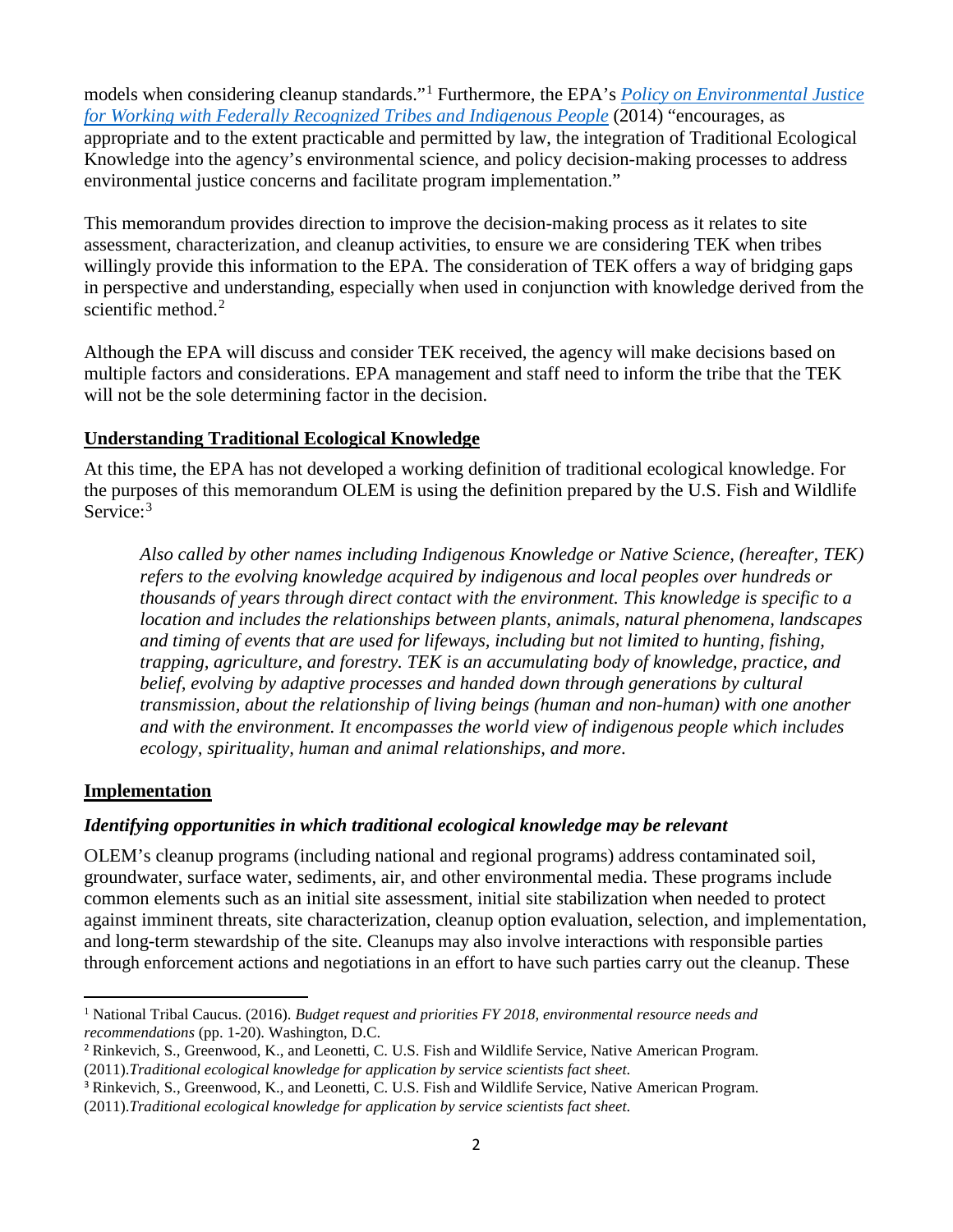cleanup programs not only protect the health of tribal communities, but also promote beneficial and protective future uses of tribal lands.

 employed, OLEM can consider TEK during various phases of program implementation. The attachment to this memorandum identifies a list of program decision points where TEK may be relevant (i.e. discussed, considered, and/or analyzed). Depending on the program and processes

Consistent with existing law and regulations, it is OLEM's intention to acknowledge and consider TEK during our cleanup processes when the information is freely provided by the tribe. It is important to stress, OLEM is *not* requiring that tribes provide TEK to inform a decision, rather that we are willing to receive this information, should a tribe want the EPA to incorporate it into our assessments and decisions. Information discussed in this memorandum applies *only* to those tribes who willingly provide relevant TEK, in accordance with their tribal officials, governments, and/or policies.

# *Utilizing the consultation and coordination process to receive traditional ecological knowledge*

There are various forms of community engagement and outreach activities with our tribal partners during the cleanup processes. EPA's consultation and coordination process offers tribal officials an opportunity to provide information, including TEK, for the agency to consider in our decision-making. For more information on *EPA's Consultation Policy*, specifically, the four phases we employ, please visit the following website, [https://www.epa.gov/tribal/forms/consultation-and-coordination-tribes.](https://www.epa.gov/tribal/forms/consultation-and-coordination-tribes)

Consultation and coordination is an iterative process, and at times the EPA may undertake multiple rounds of consultation if there are changes in the proposed activity or a new issue arises that may affect the tribe(s).

discuss TEK with the agency: The following questions may be a useful starting point for EPA staff to ask when a tribe chooses to

- 1) What TEK, if any, does a tribe want to share?
- 2) Should we be aware of any tribal laws or policies established regarding the use of TEK?
- 3) How will the tribal government or their duly designated representative(s) transmit the information?
- 4) Have you informed the tribes that there are limitations on the agency's ability to protect TEK from public disclosure, which is a potential risks of sharing TEK with the agency?
- 5) What implications can TEK have on the decision?

Additionally, tribes may elect to provide select, not all, TEK relevant to the decision. Staff should employ caution and prudence when undertaking these discussions as they are likely to touch on issues of unique tribal sensitivity such as cultural practices, environmental resource use, and locations of cultural resources. EPA staff should coordinate with management, as well as th[e OLEM](https://www.epa.gov/tribal-lands/forms/contact-us-about-tribal-lands)  [Tribal Program Coordinators](https://www.epa.gov/tribal-lands/forms/contact-us-about-tribal-lands) and/or [Regional Tribal Program Coordinator](https://www.epa.gov/tribal/tribal-program-managers)<sup>4</sup> if they have any questions about TEK, how to discuss this topic with tribes, and/or how it can be considered during the cleanup process, including that TEK is not the only factor the EPA will utilize in the decision-making.

<span id="page-2-0"></span>Environmental Protection in Indian Country website: https://www.epa.gov/tribal/tribal-program-managers <sup>4</sup> For a list of OLEM Tribal Coordinators, refer to EPA's Cleaning up, Protecting and Preserving Tribal Lands website: <https://www.epa.gov/tribal-lands/forms/contact-us-about-tribal-lands>and for EPA Tribal Coordinators, refer to EPA's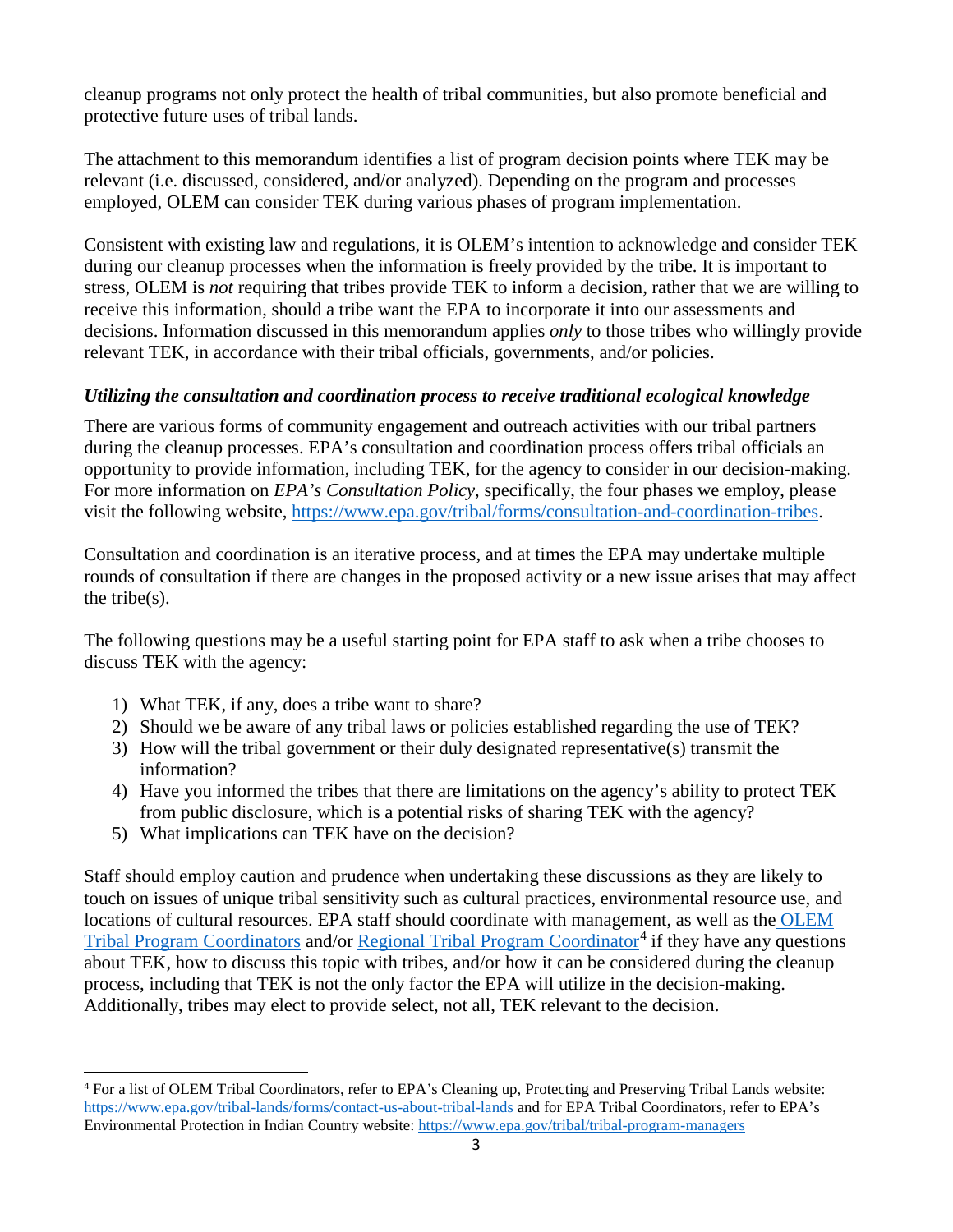### *Being transparent in our use of traditional ecological knowledge*

 disclosure through the discovery process during related litigation and/or under the Freedom of Information Act (FOIA).<sup>[5](#page-3-0)</sup> Exemptions to disclosure under FOIA exist, but may not apply in all circumstances; therefore, it is recommended that management and staff work with a FOIA expert and Information, including TEK, used to assist OLEM in a decision may be documented in various locations, including the administrative record, docket, response-to-comments documents, and/or documents that support administrative decisions. Once received, the agency cannot guarantee TEK can be kept confidential, even if the EPA's decision is not based on TEK, because it may be subject to the Office of General Counsel (OGC) and/or Office of Regional Counsel (ORC). It is crucial that we clearly identify the potential risk of disclosure to the tribe *before* TEK is received.

OLEM should work in close coordination with the tribe to determine whether there are any tribal protocols, such as review by a tribal council, tribal institutional review board, or cultural committee for receiving and documenting TEK, given some information is restricted for use outside of a tribal community. Specifically, tribes may have their own approaches that determine how facets of TEK are treated and used. [6](#page-3-1) 

 multiple factors and considerations. They agency must inform the tribe(s) that the TEK provided to the agency will not be the sole determining factor in the decision. Although the EPA will discuss and consider TEK received, the agency makes decisions based on

#### **Conclusion**

 experience and build on best practices, OLEM may modify our approach. OLEM, the Office of International and Tribal Affairs (OITA), OGC, and ORC will continue to collaborate to better This memorandum serves as a starting point as we continue to strengthen our commitment to work in partnership with tribes to better understand TEK and operationalize it in our decisions. As we gain understand how TEK can be used in our cleanup decision-making processes. OLEM will share information and tools to management and staff as they become available. Furthermore, to better implement this memorandum, OLEM program offices may develop additional resources to refine how to incorporate TEK into their analysis and decision-making process.

This memorandum is not comprehensive, and is intended to be applied consistently with the EPA's consultation and federal trust responsibilities to federally-recognized tribes. This memorandum is intended to improve the EPA's decision-making and is not intended to create any right, benefit, or trust responsibility, substantive or procedural, enforceable at law by a party against the United States, its agencies, or any person. As we refine or adjust our approach for how TEK is considered during our cleanup processes, OLEM is committed to coordinate with our tribal partners.

#### Attachment

 cc: Gina McCarthy, Administrator Regional Administrators

<span id="page-3-0"></span><sup>&</sup>lt;sup>5</sup> For more information about FOIA and the nine exceptions, please refer to the U.S. Department of Justice, Office of Information Policy's website:<https://www.justice.gov/oip/doj-guide-freedom-information-act>

<span id="page-3-1"></span><sup>6</sup> Climate and Traditional Knowledge Workgroup. (2014). *Guidelines for considering traditional knowledge in climate change initiatives*. Retrieved fro[m http://climatetkw.wordpress.com](http://climatetkw.wordpress.com/)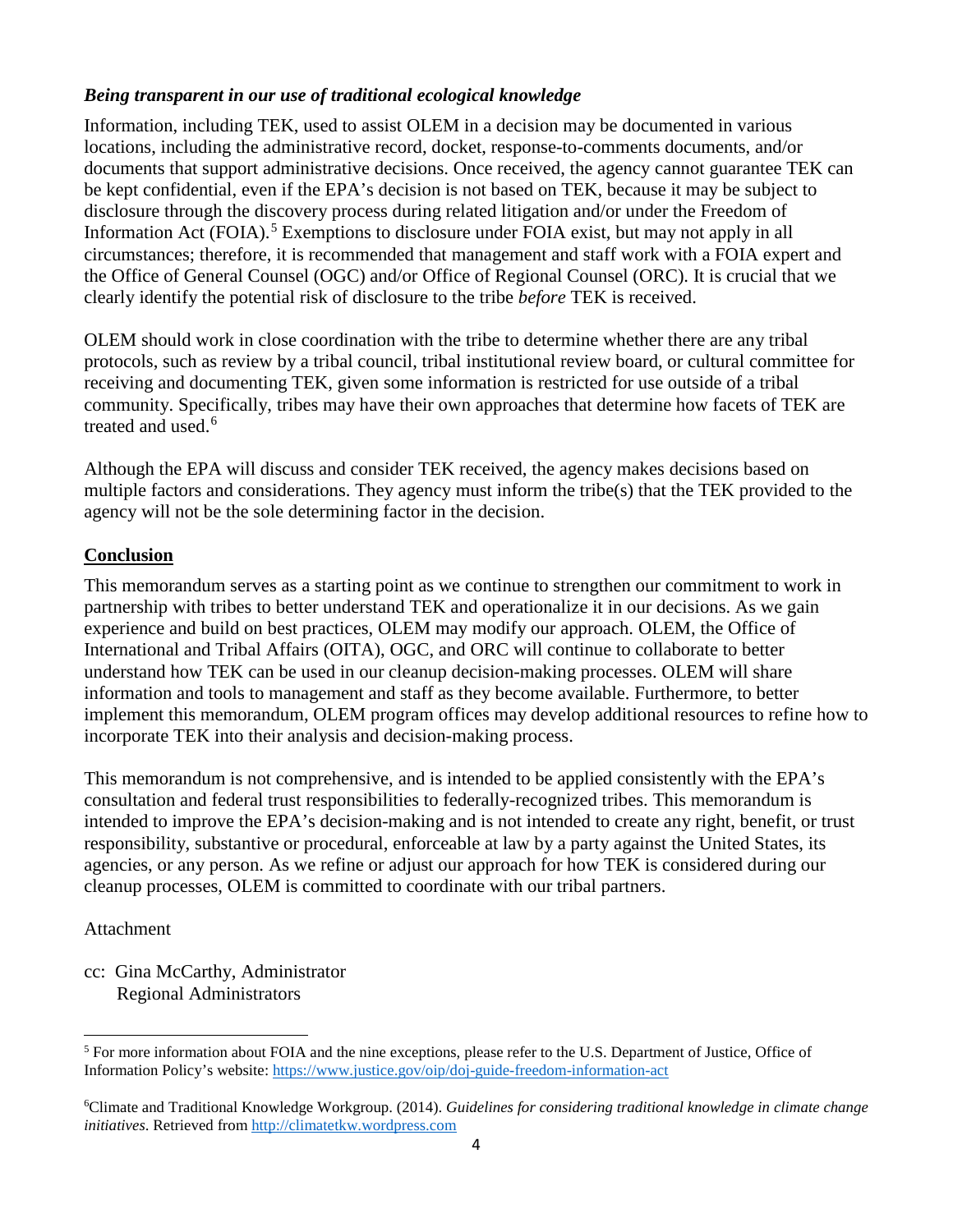Deputy Regional Administrators Jane Nishida, Principal Deputy Assistant Administrator, OITA Joann Chase, Director, American Indian Environmental Office, OITA Cynthia Giles, Assistant Administrator, Office of Enforcement and Compliance Assurance Avi Garbow, General Counsel Regional Counsels OLEM Program and Regional Tribal Coordinators